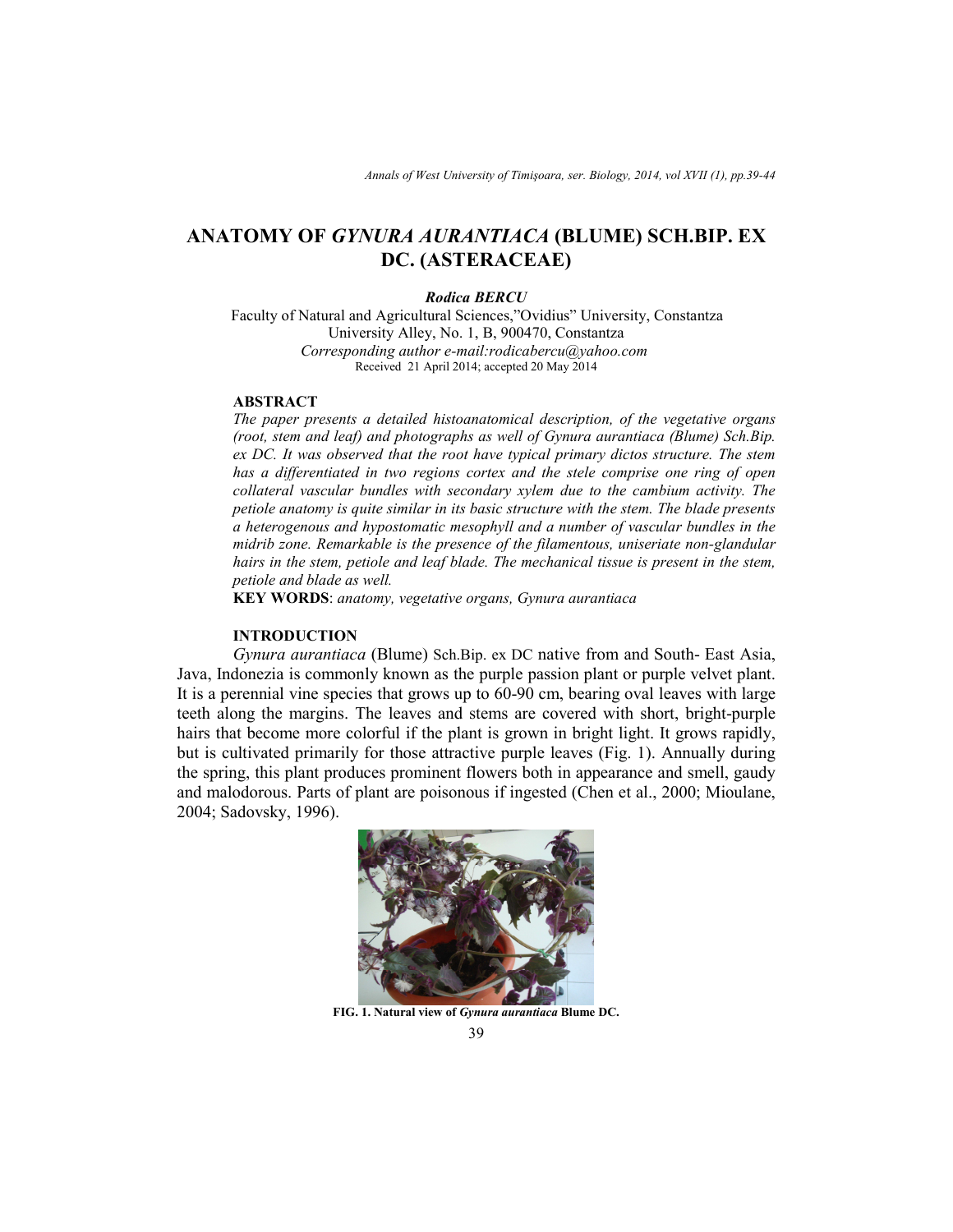*Bercu:* Anatomy of G*ynura aurantiaca* (blume) Sch.Bip. ex DC. (Asteraceae)

Few data are known about this species anatomy. Most of the studies refer to the plant organogenesis, physiological studies concerning the flowers productivity growth and development, the effect of leaf pubescence on light refletance (Chen et al., 2000; Gausman and Cardenas, 1969; LI Luan et al., 2009) or phytopatological studies (Conejero and Semanicik, 1977). In the Romanian literature data on this species structure lack.

The aims of the present study were to analysis the vegetative organs of *Gynura aurantiaca* and to contribute to the knowledge of this species.

## **MATERIALS AND METHODS**

The plant leaves were collected form S.C. "Iris International" S.R.L. greenhouse. Small pieces of root, stem and leaves were fixed in FAA (formalin: glacial acetic acid: alcohol 5:5:90). Cross sections of the vegetative organs were performed by the freehand made technique (Bercu and Jianu, 2003; Ianovici, 2009). The cross sections samples were stained with alum carmine and iodine green. Histological observations and micrographs were performed with a BIOROM–T bright field microscope, equipped with a TOPICA 6001A digital camera attachment.

## **RESULTS AND DISCUSSION**

Transection of the root reveals a few layers of suberized cells to the exterior (the cork) and 5-6 layers of phelloderm inside, produced by phellogen. Just below the cortex is the centrally located stele consisting of secondary phloem and xylem arranged in a compact mass. The xylem vessels are placed into a sclerencymatous parenchyma (Fig. 2, A, B).



**FIG. 2. Cross section of the root – ensamble (A, x 120). Portion with cork and cortex (B, x 322): c- cortex, ckcork, ph- phloem, st- stele, x- xylem.** 

Cross sections of the stem presents an irregularly circular-coasted shape, with coasts of different amplitude and discloses the outer layer of the stem - epidermis -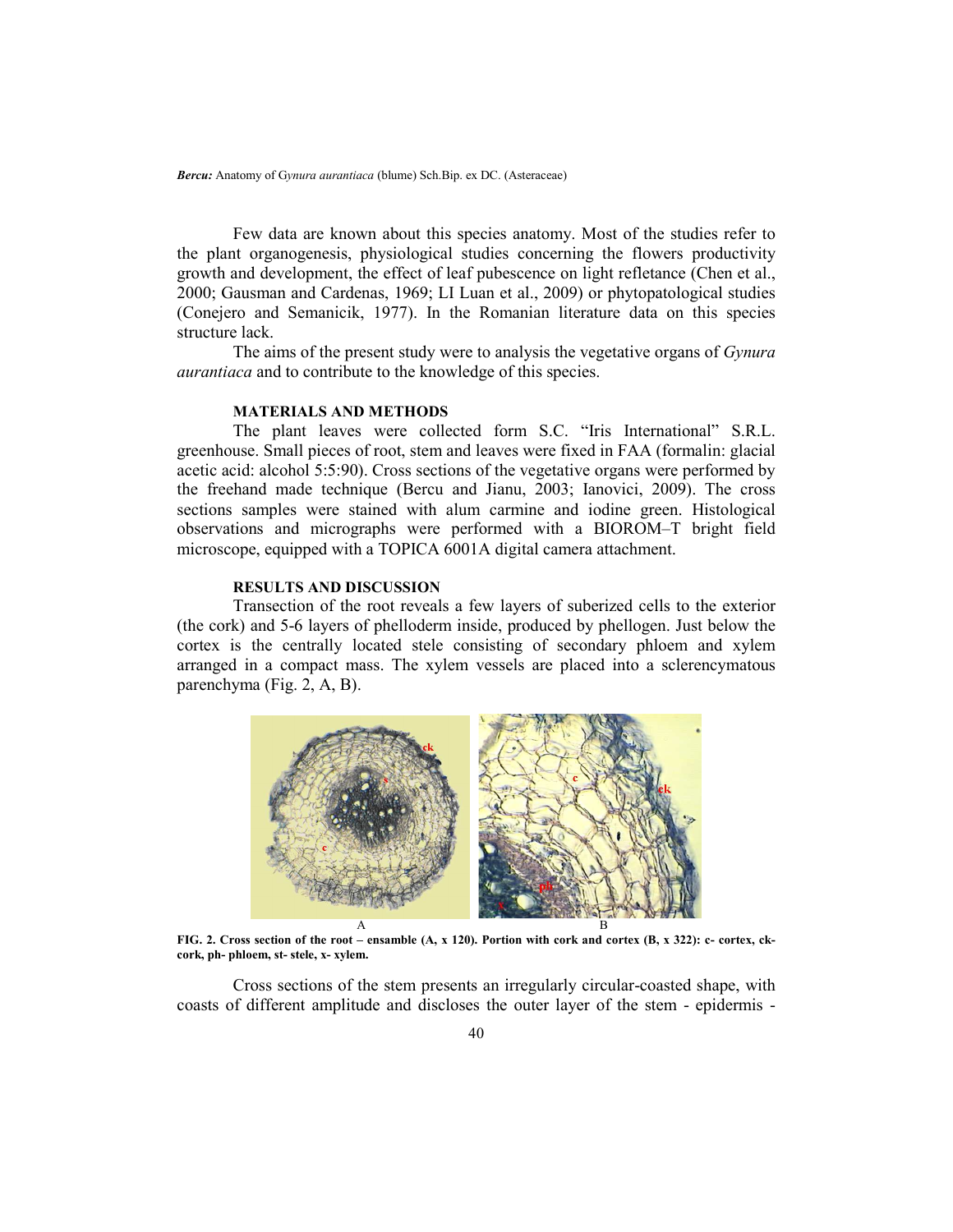composed of small isodiametric radial elongated cells, without intercellular spaces interrupted by the presence of stomata and long, uniseriate - one cell layer thick, filamentous and sharp-typed non-glandular hairs (Bavaru and Bercu, 2002; Esau, 1977). The epidermal cells are covered by a thin cuticle. Just below the epidermis is the cortex, differentiated into two zones, one zone consisting of 2-3 layers of collenchyma another area made up of several layers of parenchyma cells (Fig. 3, 4, A).



**FIG. 3. Cross section of the stem - ensemble (x 50): c- cortex, e- epidermis, h- hair, pi- pith, vb- vascular bundles.** 



**Fig. 4. Cross section of the stem. Portion with epidermis and cortex (A, x 180). A stele vascular bundle - detail – (B, x 190): cb- cambium, co- collenchyma, e- epidermis, ic- inner cortex, ph- phloem, pfb- periphloemic fibers, xxylem.** 

In the ground tissue, such other dictot's stem (Toma and Rugina, 1998), a number of open collateral vascular bundles in a circular arrangement, various sized: the larger  $(11)$  alternate with the smaller  $(6-7)$  with secondary xylem, due to the cambium activity, are present. In periphloemic position, periphloemic fibers occur (Fig. 4, B). The centrally located pith is parenchymatic-cellulosed of meatic type (Fig. 3).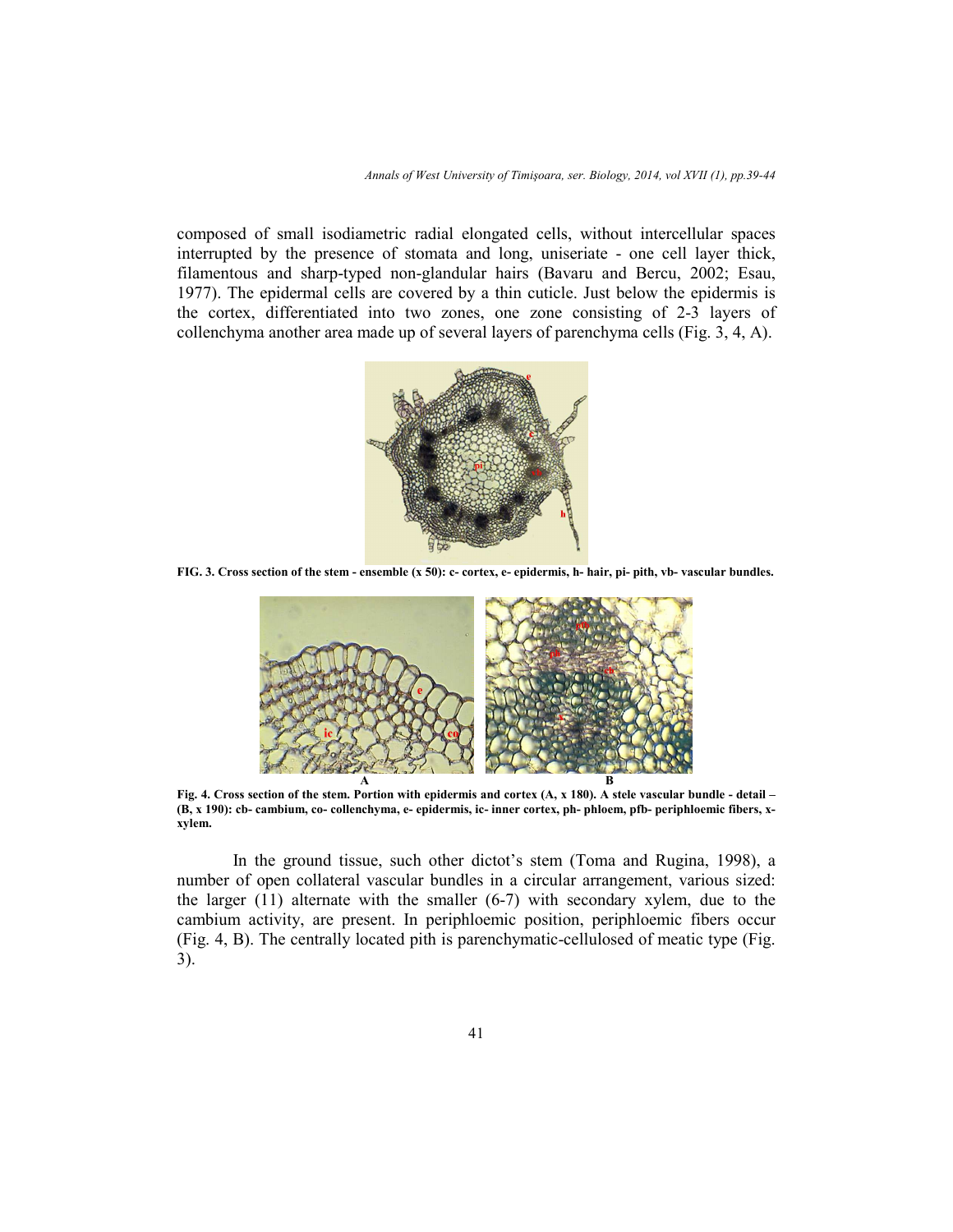*Bercu:* Anatomy of G*ynura aurantiaca* (blume) Sch.Bip. ex DC. (Asteraceae)

Cross section of the petiole discloses a one-layered epidermis, covered by cuticle and broken by the presence of stomata and non-glandular hairs the same as those of the stem (Fig. 5; 6, A).



**FIG. 5. Cross section of the stem -ensemble (x 30): c- cortex, e- epidermis, h- hair, vb- vascular bundle.** 



**FIG. Cross section of the stem. Portion with epidermis and cortex. A vascular bundle - detail (A, B, x 107): cocollenchyma, e- epidermis, h- hair, ic- inner cortex, vb- vascular bundle, ph- phloem, x- xylem.** 

Just below epidermis is the hypodermis composed of 1-2 layers of collenchymatous cells, followed by a number o parenchyma cells, forming the inner cortex. The vascular bundles, three larger than the rest of four, are the same as those of the stem (Fig.  $5$ ; 6, B)

The blade is bifacial with both surfaces pubescent. Transection of the blade reveals that the epidermal cells of both surfaces are arranged in a single layer, covered by a thin cuticle. The epidermises are interrupted by the presence of the same manycelled non-glandular hairs present in the stem and petiole. Stomata are present only at the lower epidermis. Such as Yoshitama et al. (1994) reported for *Gynura aurantiaca*,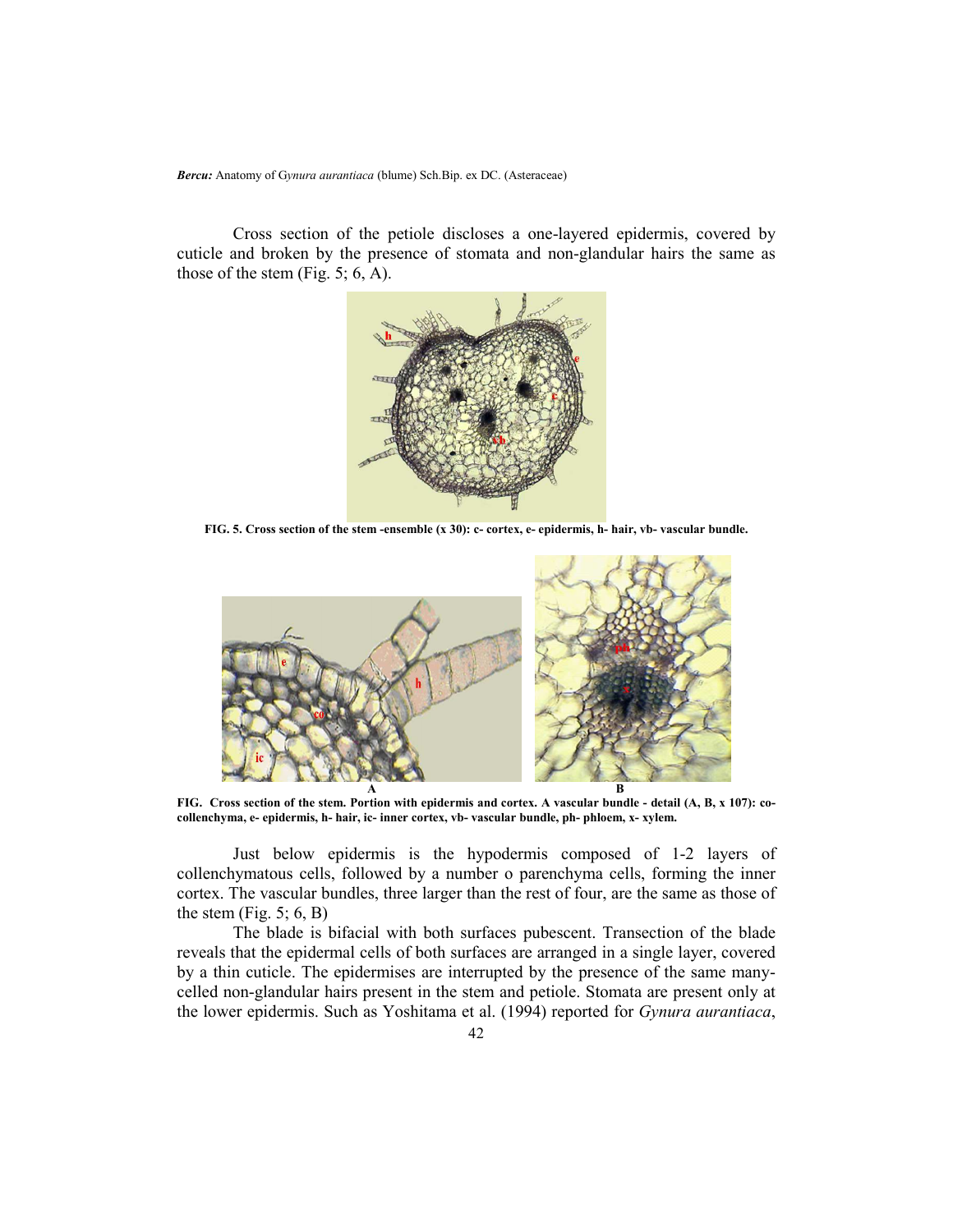*Annals of West University of Timişoara, ser. Biology, 2014, vol XVII (1), pp.39-44*

that the epidermal cells and hairs possess reddish purple anthocyanins in the vacuolar systems.



**FIG. 6. Cross section of the blade – ensemble (A, x 70). A midrib vascular bundle (B, x 110): co- collenchyma, hhair, le- lower epidermis, ms- mesophyll, ph- phloem, s- stoma, ue- upper epidermis, vb- vascular bundle, xxylem.** 

The mesophyll is composed of palisade tissue and spongy tissues as well, in witch vascular bundles are embedded (Fig. 6, A).

The midrib collateral 4 vascular bundles, present the typical foliar arrangement of the conductive elements, unprotected by sclerenchyma or parenchyma sheaths. In the midrib aria, just bellow the upper and lower epidermis, 1-2 layers of collenchyma are present (Fig. 6, B).

#### **CONCLUSIONS**

The root has a secondary structure. The stem cortex is differentiated into two zones. The stem stele is represented by a circular ring of collateral vascular bundles with secondary xylem due to the cambium activity.

The petiole anatomy is quite similar in its basic structure with the stem but differences appear concerning the petiole shape and vascular bundles arrangement. The blade is bifacial and hypostomatic with a heterogenous mesophyll. Uniseriate filamentous non glandular hairs are present in stem, petiole and blade.

The mechanical tissue, present in the stem and less in the leaf, is poorly developed and represented by collenchyma and some vascular bundles sclerenchymatous elements as well.

## **ACKNOWLEEDGEMENTS**

We express our thanks to dr. ing. Elena Bavaru manager of S.C. "Iris International" S.R.L., Constantza for the vegetal material made available to us for this study.